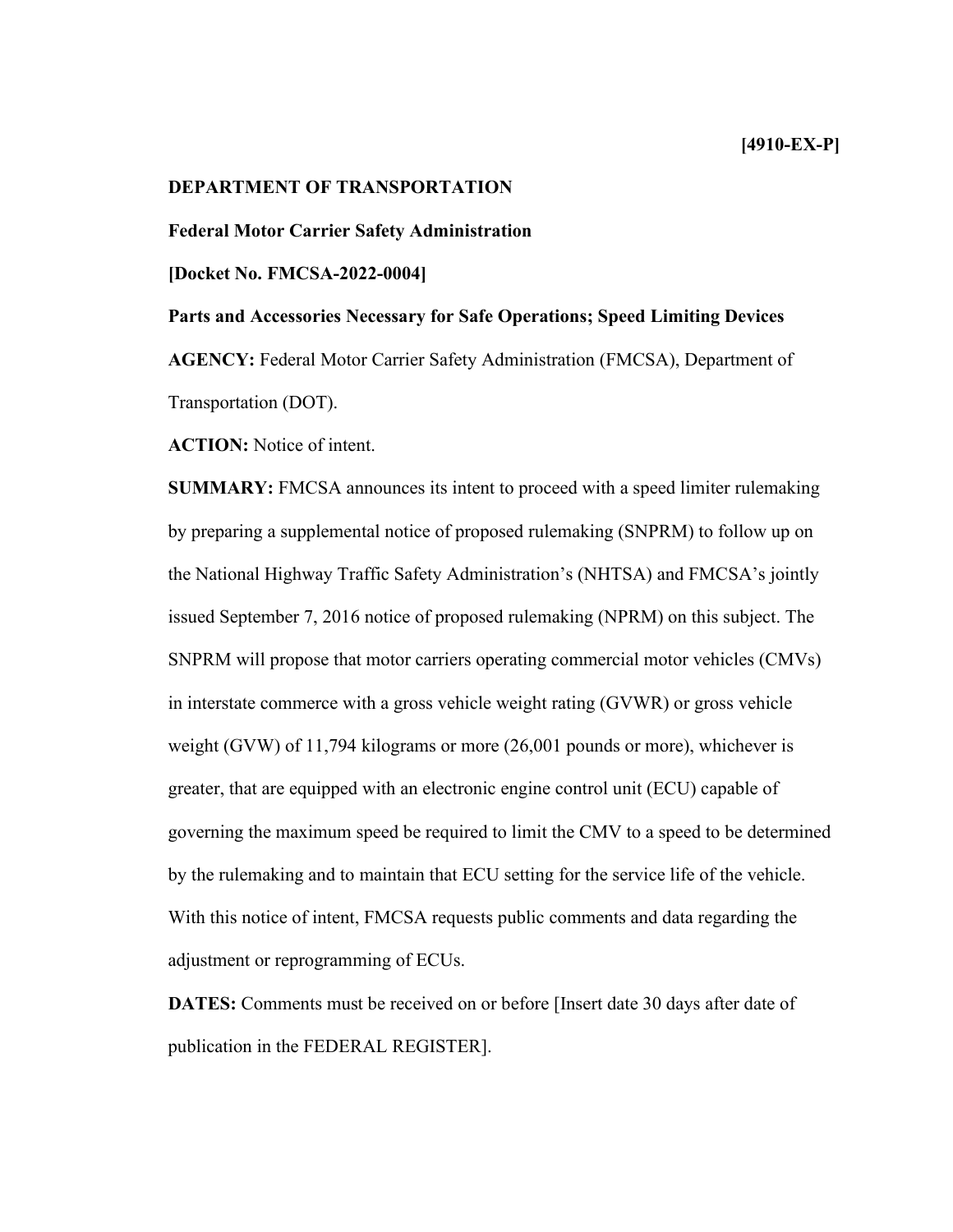**ADDRESSES:** You may submit comments identified by Docket Number FMCSA*-*2022- 0004 using any of the following methods:

• Federal eRulemaking Portal: Go to https://www.regulations.gov/docket/FMCSA-2022-0004/document. Follow the online instructions for submitting comments.

• Mail: Dockets Operations, U.S. Department of Transportation, 1200 New Jersey Avenue SE, West Building, Ground Floor, Room W12-140, Washington, DC 20590- 0001.

• Hand Delivery or Courier: Dockets Operations, U.S. Department of

Transportation, West Building, Ground Floor, Room W12-140, 1200 New Jersey Avenue SE, Washington, DC, between 9 a.m. and 5 p.m., Monday through Friday, except Federal holidays.

• Fax: (202) 493-2251.

**FOR FURTHER INFORMATION CONTACT:** Mr. Luke Loy, Office of Vehicle and Roadside Operations, FMCSA, 1200 New Jersey Avenue SE, Washington, DC 20590- 0001; (202) 366–0676; MCPSV@dot.gov. If you have questions on viewing or submitting material to the docket, call Dockets Operations at (202) 366-9826.

# **SUPPLEMENTARY INFORMATION:**

#### **A. Submitting Comments**

If you submit a comment, please include the docket number for this notice of intent (NOI) (FMCSA-2022-0004), indicate the specific section of this document to which your comment applies, and provide a reason for each suggestion or recommendation. You may submit your comments and material online or by fax, mail, or hand delivery, but please use only one of these means. FMCSA recommends that you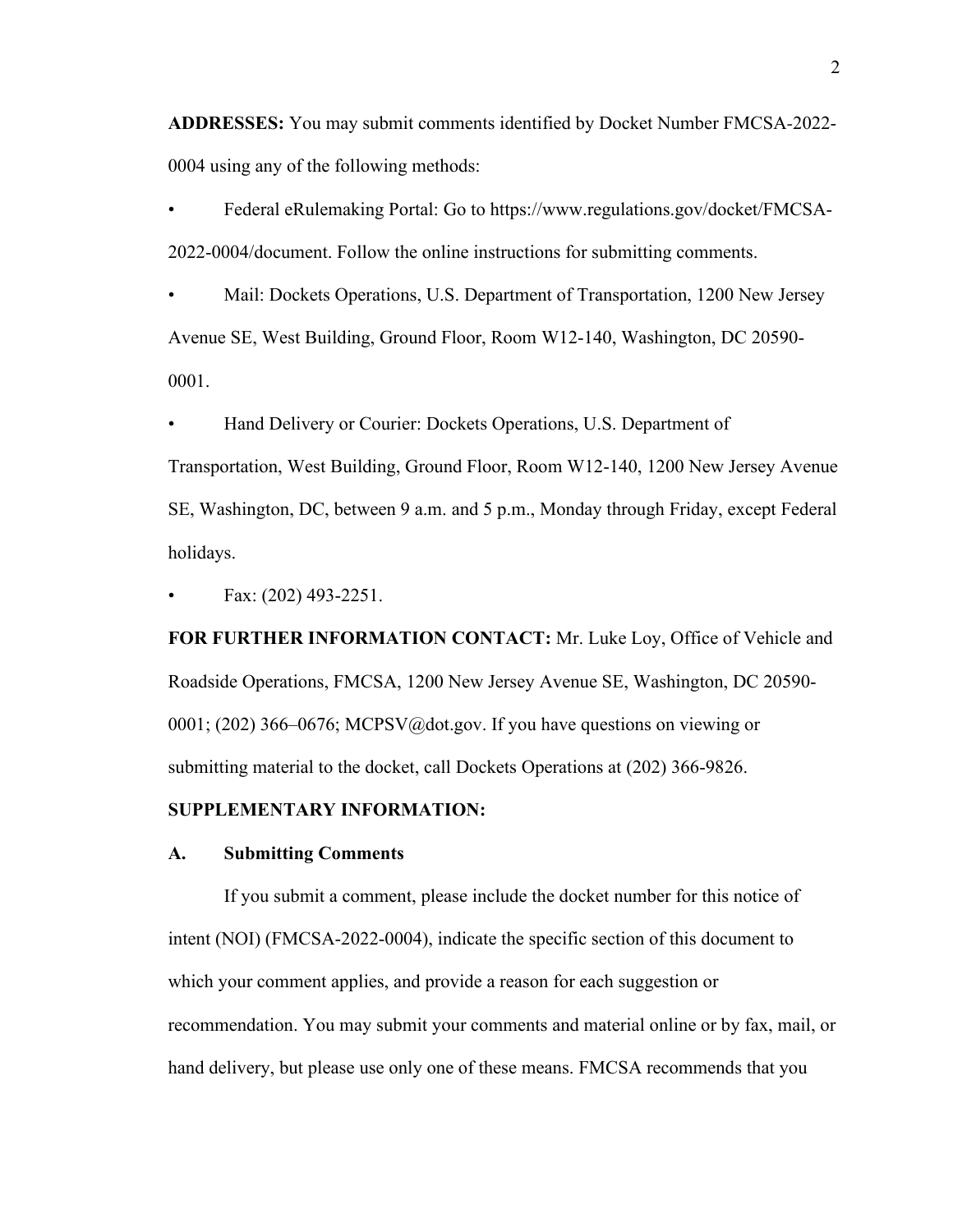include your name and a mailing address, an email address, or a phone number in the body of your document so that FMCSA can contact you if there are questions regarding your submission.

To submit your comment online, go to

https://www.regulations.gov/docket/FMCSA-2022-0004/document, click on this NOI, click "Comment," and type your comment into the text box on the following screen.

If you submit your comments by mail or hand delivery, submit them in an unbound format, no larger than  $8\frac{1}{2}$  by 11 inches, suitable for copying and electronic filing. If you submit comments by mail and would like to know that they reached the facility, please enclose a stamped, self-addressed postcard or envelope. FMCSA will consider all comments and material received during the comment period.

#### **Confidential Business Information (CBI)**

CBI is commercial or financial information that is both customarily and actually treated as private by its owner. Under the Freedom of Information Act (5 U.S.C. 552), CBI is exempt from public disclosure. If your comments responsive to the NOI contain commercial or financial information that is customarily treated as private, that you actually treat as private, and that is relevant or responsive to the NOI, it is important that you clearly designate the submitted comments as CBI. Please mark each page of your submission that constitutes CBI as "PROPIN" to indicate it contains proprietary information. FMCSA will treat such marked submissions as confidential under the Freedom of Information Act, and they will not be placed in the public docket of the NOI. Submissions containing CBI should be sent to Mr. Brian Dahlin, Chief, Regulatory Analysis Division, Office of Policy, FMCSA, 1200 New Jersey Avenue SE, Washington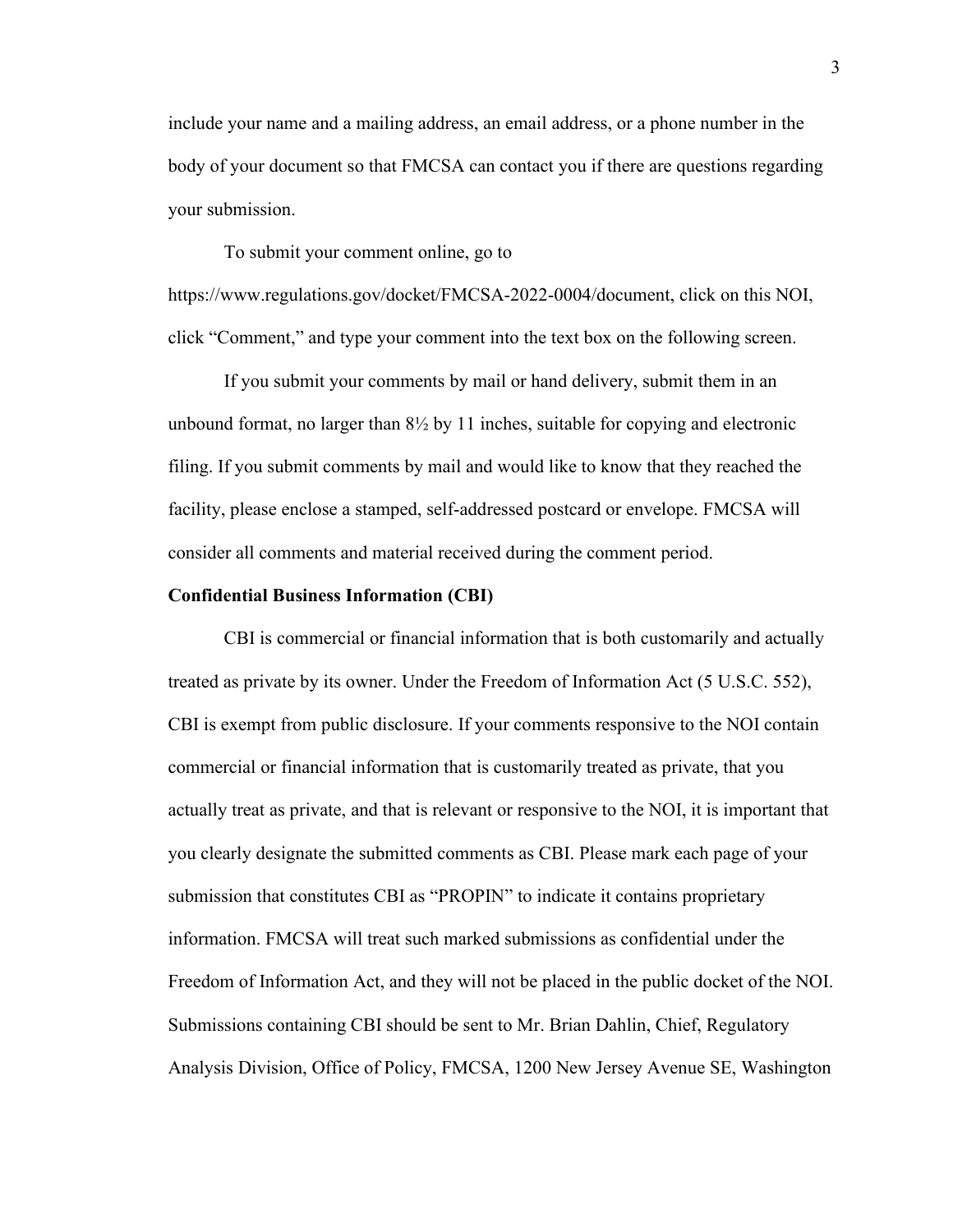DC 20590-0001. Any comments FMCSA receives not specifically designated as CBI will be placed in the public docket for this rulemaking.

### **B. Viewing Comments and Documents**

To view comments, as well as any documents mentioned in this NOI as being available in the docket, go to https://www.regulations.gov/docket/FMCSA-2022- 0004/document and choose the document to review. To view comments, click this NOI, and click "Browse Comments." If you do not have access to the internet, you may view the docket online by visiting Dockets Operations in Room W12-140 on the ground floor of the DOT West Building, 1200 New Jersey Avenue SE, Washington, DC 20590-0001, between 9 a.m. and 5 p.m., Monday through Friday, except Federal holidays. To be sure someone is there to help you, please call (202) 366-9317 or (202) 366-9826 before visiting Dockets Operations.

### **C. Privacy Act**

DOT posts comments received without edit, including any personal information the commenter provides, to www.regulations.gov, as described in the system of records notice (DOT/ALL-14 FDMS), which can be reviewed at www.transportation.gov/privacy.

#### **I. BACKGROUND**

On September 7, 2016, NHTSA and FMCSA jointly proposed regulations that would require vehicles with a GVWR of more than 11,793.4 kilograms (26,000 pounds) to be equipped with a speed limiting device set to a maximum speed to be specified in a final rule and would require motor carriers operating such vehicles in interstate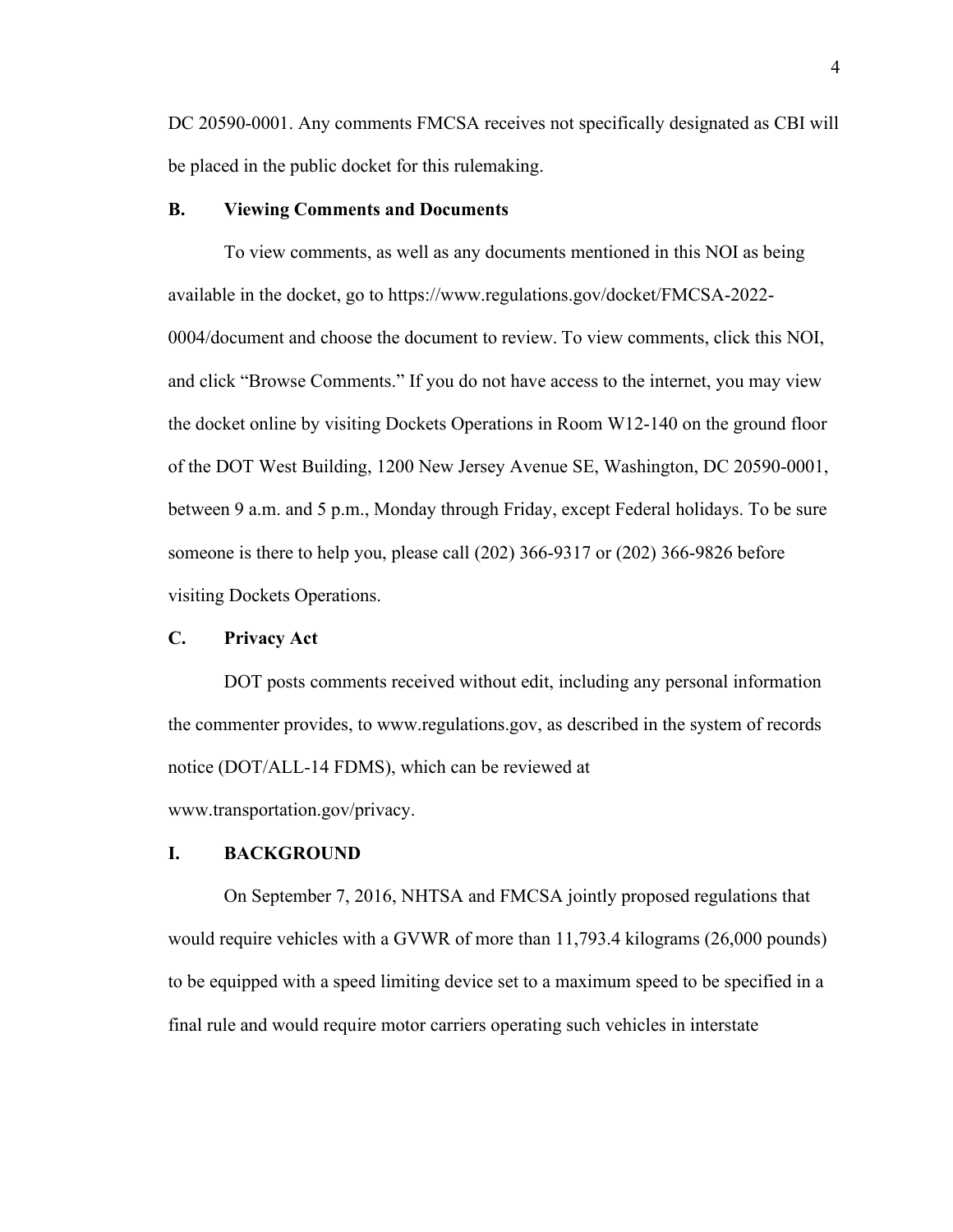commerce to maintain functional devices set to that speed for the service life of the vehicle (81 FR 61942).

Specifically, NHTSA proposed to establish a new Federal Motor Vehicle Safety Standard (FMVSS) requiring each vehicle with a GVWR of more than 11,793.4 kilograms (26,000 pounds), as manufactured and sold, to have its device set to a speed not greater than a specified speed and to be equipped with means of reading the vehicle's current speed setting and the two previous speed settings (including the time and date the settings were changed) through its on-board diagnostic connection.

FMCSA proposed a complementary Federal Motor Carrier Safety Regulation (FMCSR) requiring each multipurpose passenger vehicle, truck, and bus and school bus with a GVWR of more than 11,793.4 kilograms  $(26,000 \text{ pounds})$ <sup>1</sup> to be equipped with a speed limiting device meeting the requirements of the proposed FMVSS applicable to the vehicle at the time of manufacture, including the requirement that the device be set to a speed not greater than a specified speed. Motor carriers operating such vehicles in interstate commerce would be required to maintain the speed limiting devices for the service life of the vehicle.

At the time the 2016 NPRM was published, NHTSA and FMCSA stated that all vehicles with electronic engine control units (ECUs) are generally electronically speed governed to prevent engine or other damage to the vehicle. This is because the ECU monitors an engine's RPM (from which vehicle speed can be calculated) and also controls the supply of fuel to the engine. The NPRM stated that the information NHTSA analyzed indicated that ECUs have been installed in most heavy trucks since 1999,

 $1$  The jurisdictional definitions of GVW and GVWR applicable to NHTSA regulations are slightly different from the FMCSA definitions applicable to the SNPRM.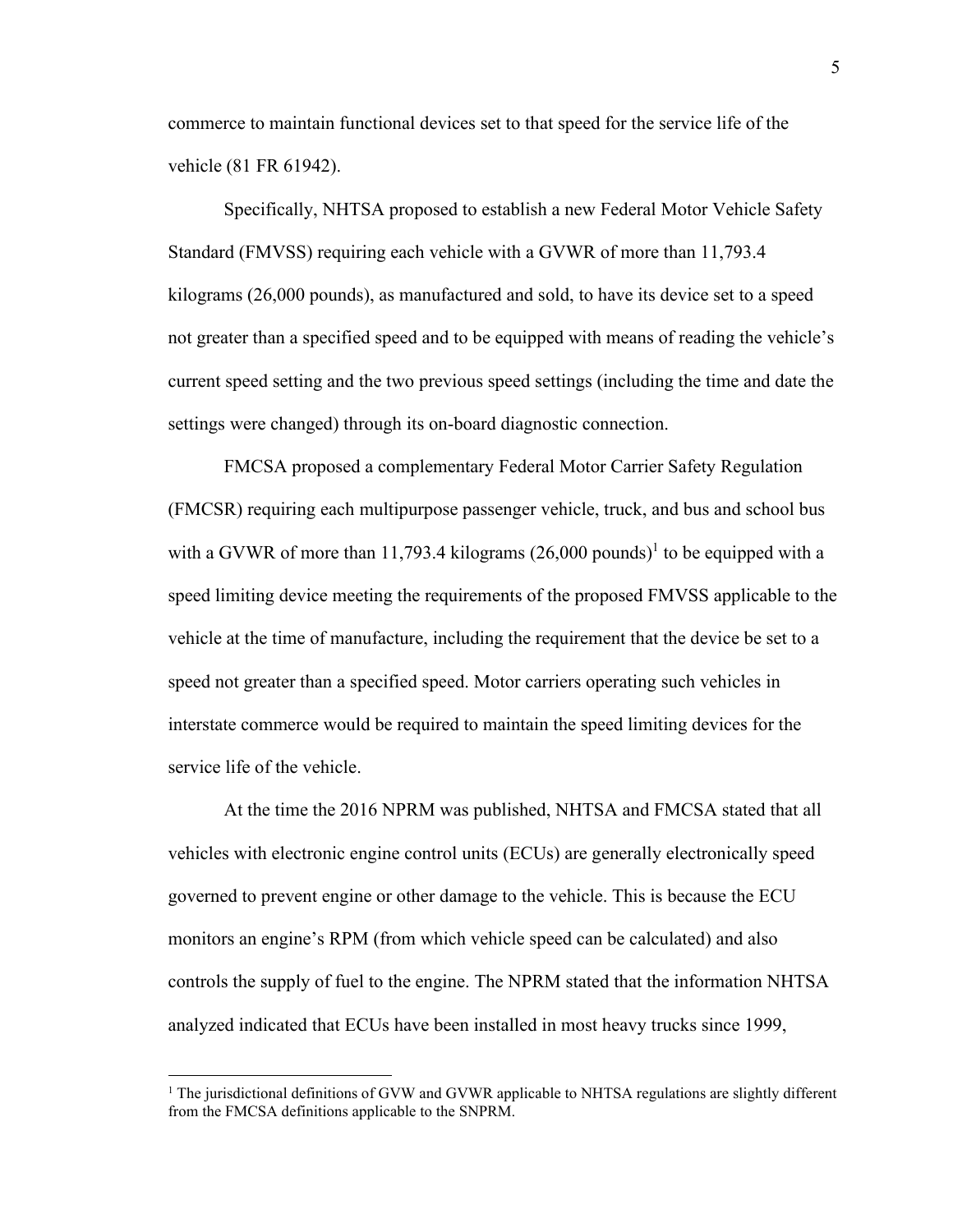although the Agency was aware that some manufacturers were still installing mechanical controls through 2003 (81 FR 61947). Based on this background, it is likely the required means of achieving compliance with a speed limiter requirement would be to use the ECU to govern the speed of the vehicle rather than installing a mechanical means of doing so.

The Fall 2021 Unified Agenda of Regulatory and Deregulatory Actions,<sup>2</sup> published December 10, 2021, lists both speed limiter rules, from NHTSA (Regulation Identification Number 2127-AK92) and FMCSA (Regulation Identification Number 2126-AB63), as long-term actions. This notice informs the public that FMCSA intends to move forward with a separate motor carrier-based speed limiter rulemaking. FMCSA believes that placing the requirement on motor carriers will ensure compliance with the rule, and potentially avoid confusion on who is responsible. FMCSA believes the requirements can be met by the motor carriers but asks questions below to validate that approach. FMCSA will continue to consult with NHTSA during the development of this rule. If necessary, NHTSA will evaluate the need for additional regulatory actions concerning CMV manufacturer requirements to address issues raised during implementation that are beyond the scope of FMCSA's authority.

#### **FMCSA Intention**

FMCSA intends to issue an SNPRM that would, if adopted, impose speed limitations on certain CMVs subject to the FMCSRs. The rulemaking would propose that motor carriers operating certain *commercial motor vehicles*, as defined in 49 CFR 390.5,

<sup>2</sup> "Fall 2021 Unified Agenda of Regulatory and Deregulatory Actions." *Current Unified Agenda of Regulatory and Deregulatory Actions,* 

https://www.reginfo.gov/public/do/eAgendaMain?operation=OPERATION\_GET\_AGENCY\_RULE\_LIST Accessed December 22, 2021.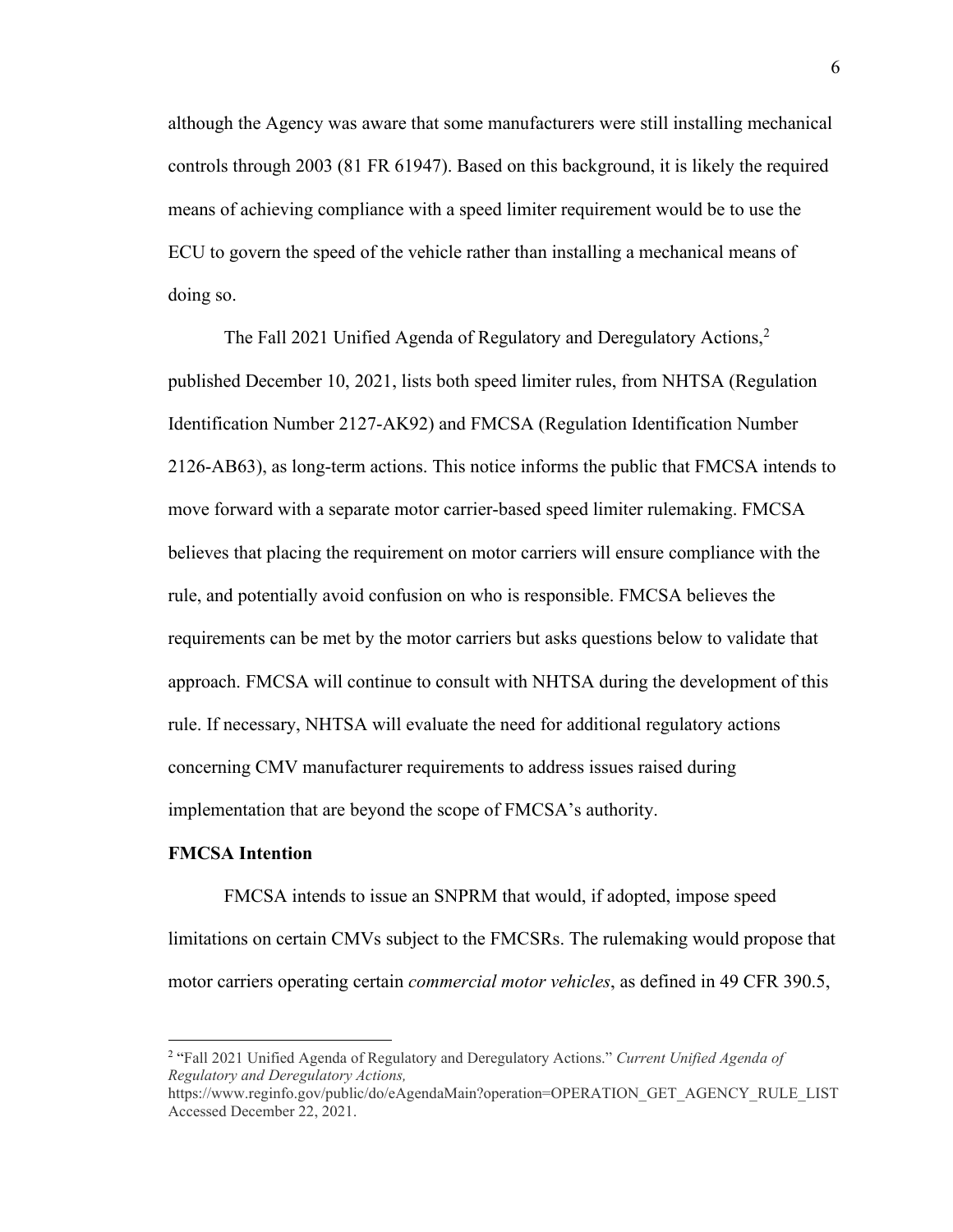in interstate commerce that are equipped with an ECU capable of setting speed limits be required to limit the CMV to a speed to be determined by the rulemaking and to maintain that limit for the service life of the vehicle. The agency is considering making the rule only applicable to CMVs manufactured after a certain date, such as 2003, because this is the population of vehicles for which ECUs were routinely installed and may potentially be used to govern the speed of the vehicles. FMCSA seeks data below, to determine if that approach should be revised in the forthcoming SNPRM. The agency is considering whether a retrofit requirement would be necessary and requests information below.

FMCSA is not yet proposing regulatory language to amend the FMCSRs in this notice. FMCSA does, however, solicit comments on the questions listed in Section II. REQUEST FOR PUBLIC COMMENTS, which will assist in the development of the SNPRM.

# **II. REQUEST FOR PUBLIC COMMENTS**

FMCSA requests comments on the programming or adjustment of ECUs that could be made to impose speed limits on CMVs, including responses to the questions below.

### **General Questions: Setting and Maintaining ECUs**

- 1. What percentage of the CMV fleet currently uses speed limiting devices?
- 2. If in use, at what maximum speed are the devices generally set?
- 3. What skill sets or training are needed for motor carriers' maintenance personnel to adjust or program ECUs to set speed limits?
- 4. What tools or equipment are needed to adjust or program ECUs?
- 5. How long would adjustment or reprogramming of an ECU take?